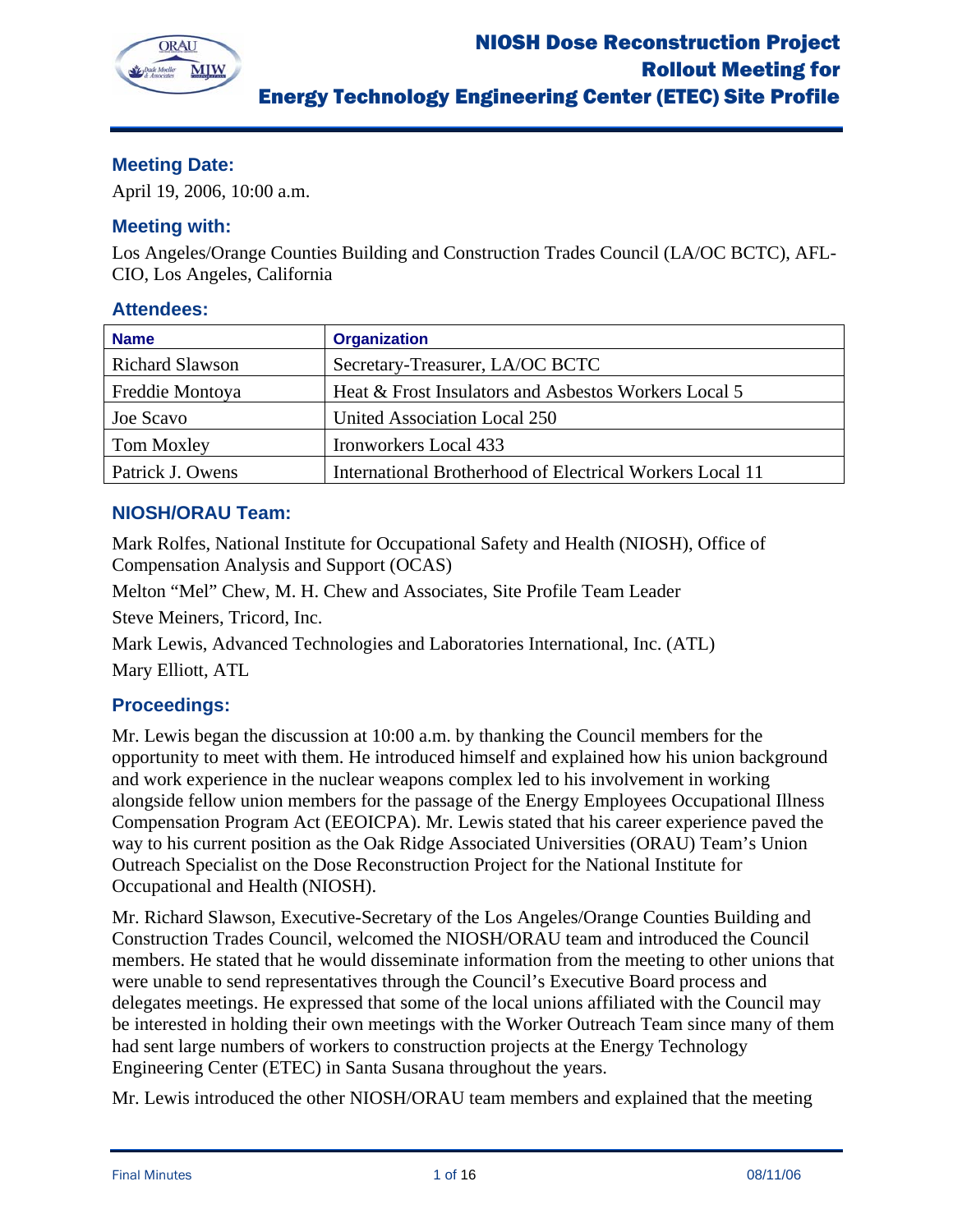

was being recorded to aid in preparing meeting minutes that will accurately capture the comments and issues raised during the meeting. He requested that everyone sign in on the sheet provided and stated that their names would be included in the minutes. The minutes will be posted on the NIOSH Web site after the Council has had a chance to review and approve them. Mr. Slawson responded that the Council members were amenable to recording the meeting and were eager to learn more about the program.

Mr. Lewis explained that the ETEC Site Profile is a tool that serves as a technical handbook for dose reconstructors to use in determining the radiation exposures for claimants from that site under the Energy Employees Occupational Illness Compensation Program Act (EEOICPA). Since the primary sources of information for the Site Profile are records kept by the Department of Energy (DOE) and its contractors, the Worker Outreach Team meets with labor organizations to get the workers' perspective from employees who worked at the sites under the DOE nuclear weapons contracts. Getting worker input is an important part of developing the Site Profiles because the "official" records may not always accurately reflect the actual work practices and radiation safety issues at a given site.

Mr. Lewis stated that the ETEC Site Profile can be viewed on the NIOSH Web site: http://www.cdc.gov/niosh/ocas/etec.html. Paper copies and compact discs of the Site Profile are also available to anyone who requests them. Mr. Slawson stated that the business managers from all of the Council affiliate unions would appreciate receiving a copy of the Site Profile on compact disc.

Mr. Lewis introduced Mr. Mark Rolfes, a health physicist in the NIOSH Office of Compensation Analysis and Support (OCAS). Mr. Rolfes gave a summary of the claims process:

- An employee or former employee from an eligible DOE nuclear weapons site files a claim with the U.S. Department of Labor (DOL). If the employee is deceased, the claim may be filed by eligible survivors.
- DOL verifies the employee's work history at a covered facility and medical diagnosis for a covered illness (cancer). The claim is forwarded to NIOSH for a radiation dose reconstruction if both criteria are met.
- NIOSH requests the employee's radiation dose records, occupational medical records, and other pertinent records from the facility through the DOE.
- Claimants are interviewed by telephone to gather exposure history information on the employee.
- ORAU begins the dose reconstruction process using the site profile and other technical documents, as well as the personal information for the employee. A draft dose reconstruction report is prepared and forwarded to OCAS for review and approval. The approved dose reconstruction is then sent to the claimant(s) for review.
- The claimant is contacted again to review the draft dose reconstruction report and to make sure that all information has been provided.
- After the claimant agrees that there is no additional information, they are asked to sign a form. The case is then forwarded to the DOL for a final decision on whether or not the claim will be awarded. If the case is denied, DOL adjudicates any appeal(s).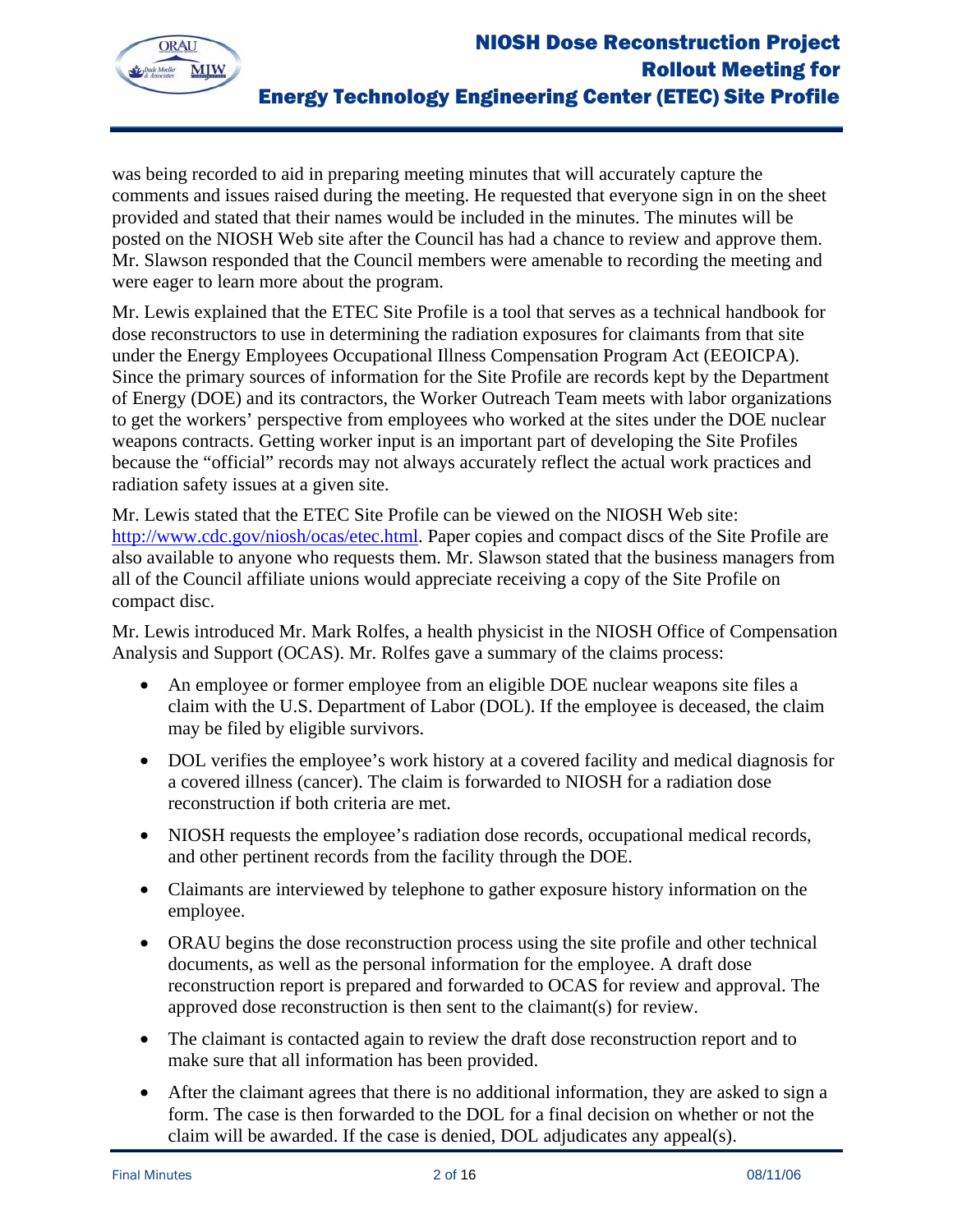

# **Question:**

How long does uranium remain in the body?

## *Mark Rolfes:*

That depends on the chemical solubility of the uranium and the production processes. This type of information is included in the Site Profile. For example, if you inhale uranium hexafluoride  $(UF<sub>6</sub>)$ , which is highly soluble, it is typically excreted from the body fairly rapidly, usually within a matter of days. An insoluble form, such as a ceramic oxide, will typically stay in the lungs for a longer period of time, sometimes for a period of years.

## **Question:**

If you're doing a dose reconstruction on someone now who worked there 30 years ago, would you still be able to detect something like uranium in the body?

## *Mark Rolfes:*

Whether it is possible to detect uranium 30 years after an intake depends on the route of exposure, the amount of radioactive material taken into the body, the solubility of the material. Information from the Site Profile -- for example, the production processes and types and quantities of radioactive materials in the worker's area – and bioassay data from the worker or any coworkers from the same area are used to make a claimant-favorable assessment of the worker's radiation dose.

## **Question:**

So urine or blood samples would not necessarily show radiation exposure. Is that correct? NIOSH would have to go back to the employment records.

## *Mark Rolfes:*

NIOSH uses the data for the individual worker as the basis of the dose reconstruction. If there is bioassay data – specific to uranium, for example – and the production processes are known for the area where the individual worked, the bioassay data can be used to reconstruct an intake and calculate a radiation dose for that individual. If the bioassay data that was provided for the worker do not show detectable quantities of a given radioactive material, then NIOSH can use information in the Site Profile to estimate a claimant-favorable missed intake and the resulting internal dose. For example, if the analytical method used to quantify the radioactive material did not detect an exposure and a "zero" is recorded, dose reconstructors use information in the Site Profile to estimate the "missed" dose for the exposure.

## **Question:**

So if you took a urine sample after a period of time from an individual filing a claim, the uranium would not show up?

#### *Mark Rolfes:*

That would be very unlikely, unless there had been an extraordinarily large exposure. For uranium, it is very unlikely to show up in a current sample from an exposure occurring years ago.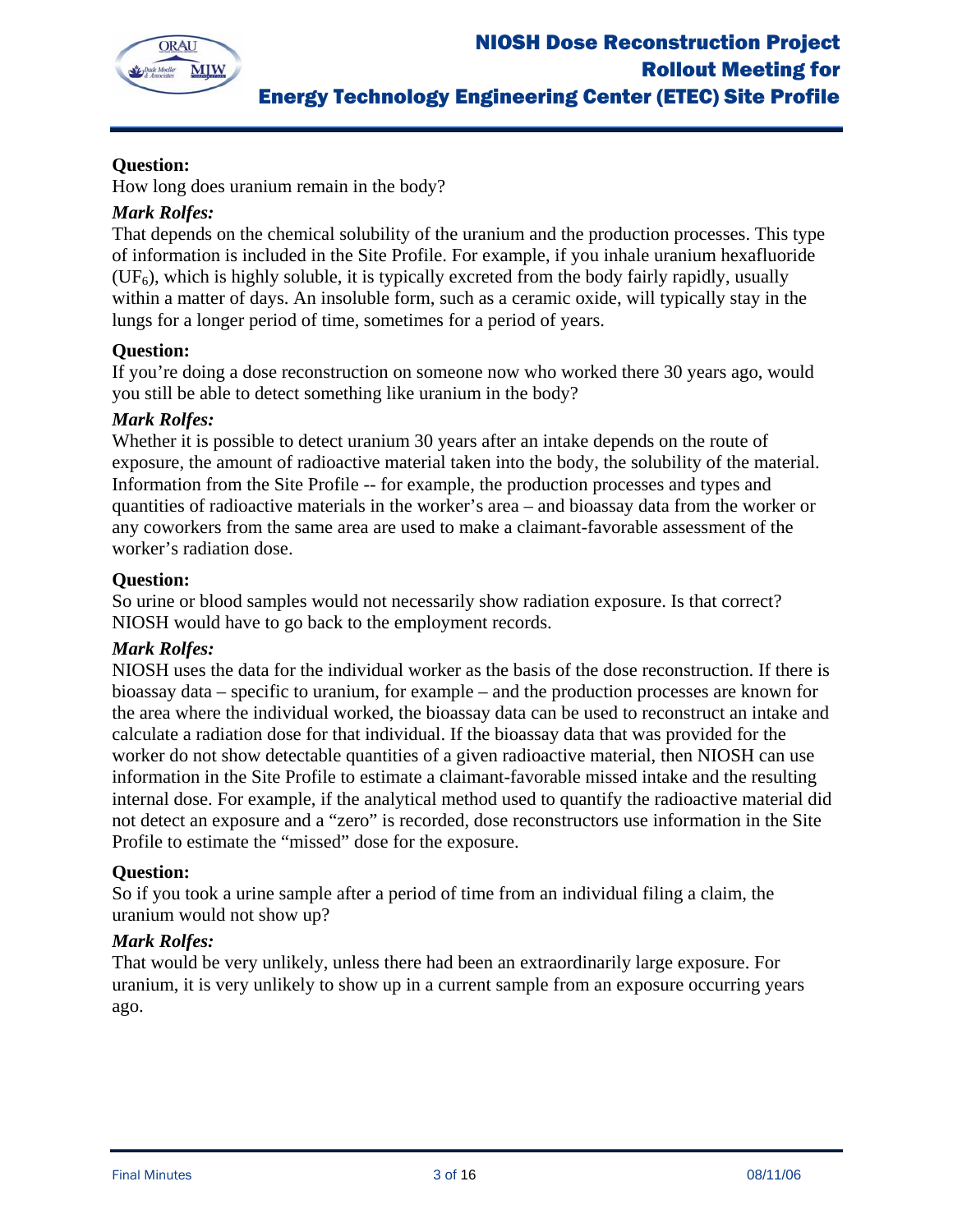

# **Question:**

But you still do it for the slim chance that it may show some sample?

## *Mark Rolfes:*

NIOSH does not request blood or urine samples as part of the dose reconstruction process. Bioassay data from the individual's employment files from the time that he or she worked at the site are used, if this information is available.

## **Question:**

Were they doing urinalyses years ago?

## *Mark Rolfes:*

In many cases, they were testing people who were routinely working under special work permits or in the radiological areas.

## *Mark Lewis:*

That is one of the things we need to know from construction workers who worked at the site. Did construction workers participate in the bioassay programs?

## *Response:*

Some of the people I know who worked at the site have told me that they didn't have any inkling that they were working around radioactive materials. I would take from that comment that they were not participating in any routine post-employment bioassay screening.

## *Mel Chew:*

The ETEC site is quite large, and there were a number of different operations going on at the same time. There were NASA (National Aeronautics and Space Administration) programs as well as the DOE programs. These projects were kept fairly separate, so it is possible that a person could have worked at the site and not have been exposed to radioactive materials.

Mr. Lewis turned the floor over to Mr. Steve Meiners for the presentation. Mr. Meiners thanked the Council members for the opportunity to meet with them. He gave an overview of EEOICPA, which was passed in 2000 to compensate workers from the nuclear weapons program who have become ill as the result of exposure to radiation or toxic substances during their employment. Site Profiles are site-specific documents that serve as technical guidance in reconstructing a worker's radiation dose to determine the probability that the cancer is related to the worker's occupational exposure.

All EEOICPA claims are filed through the Department of Labor (DOL). Two types of claims may be filed under this program. Subtitle E claims may be filed for diseases related to toxic chemical exposure. Subtitle B claims may be filed for radiation-induced cancers, berylliosis and some silicosis claims. Employees or former employees who worked at facilities or for companies under contract with DOE or its predecessors can file claims for \$150,000 for Subtitle B. If the worker is deceased, a surviving spouse or children may file on the worker's behalf. NIOSH receives only Subtitle B cancer claims from DOL for radiation dose reconstruction. The NIOSH Office of Compensation Analysis and Support (OCAS) provides oversight for the dose reconstruction efforts. Due to the large volume of claims, NIOSH hired the ORAU team to assist with the dose reconstructions and other associated tasks.

The Site Profile is a collection of site-specific technical documents that are used by the health physicists who reconstruct workers' EEOICPA radiation doses. The information in the Site Profile provides a consistent framework for reconstructing radiation doses for all claims from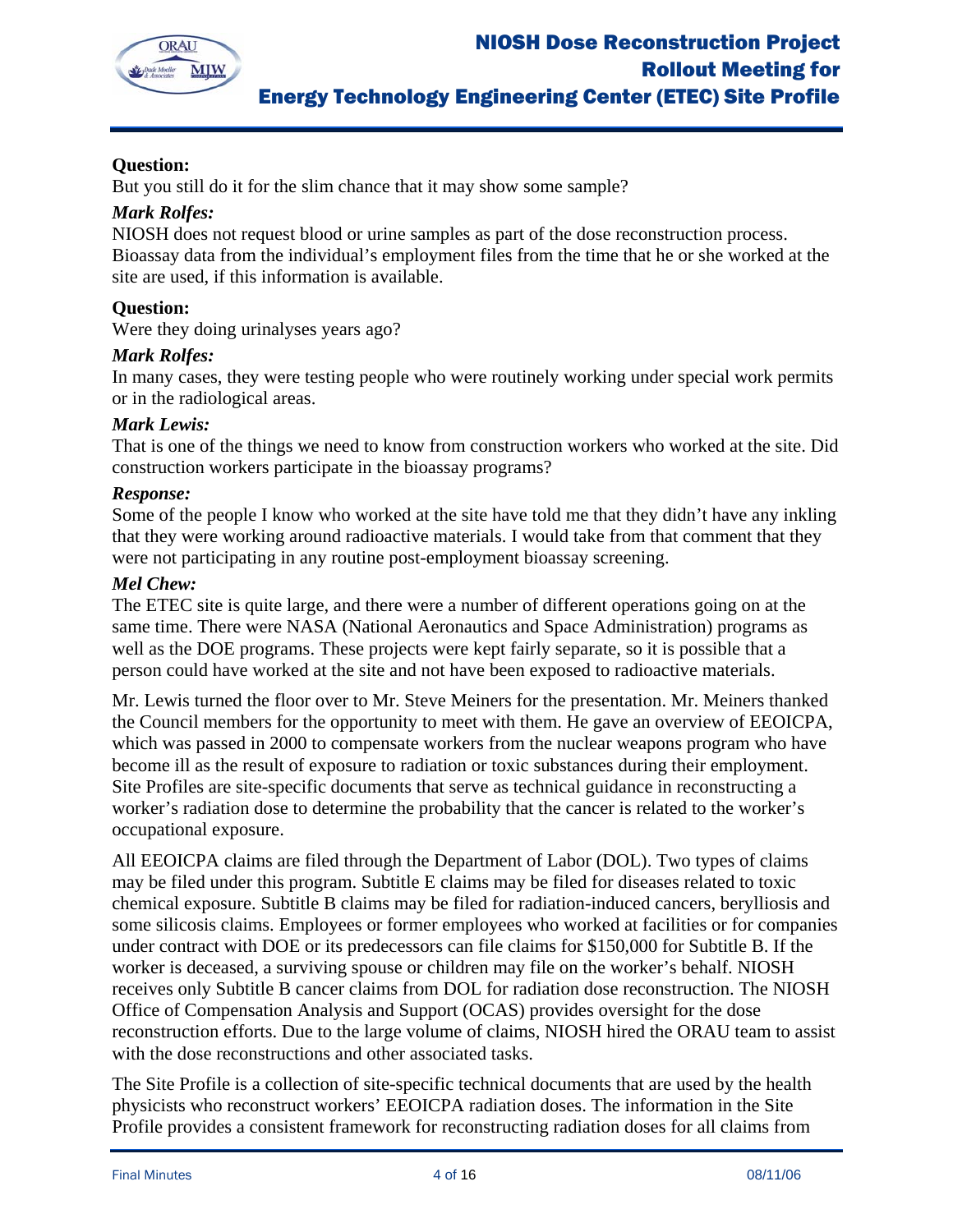

that site. A worker's radiation dose is reconstructed from his or her own dose records from the site and the information from the telephone interview by entering the data into a computer program (Interactive RadioEpidemiologic Program, or IREP) to determine "probability of causation" (POC) – that is, the probability that the worker's cancer is related to his or her occupational radiation exposure. The claim is awarded if the computer program finds a greater than 50% probability that the cancer resulted from the worker's occupational radiation dose. When there is no dosimetry or bioassay data for an individual, NIOSH makes claimant-favorable assumptions in order to allow the maximum radiation dose that the worker may have received.

Because the Site Profile Team relies primarily on the records from DOE and its contractors for most of the information in the document, input from people who actually worked at the site is essential. Because the workers are the "site experts," the knowledge they can provide – such as daily operations, safety practices, dosimetry and bioassay programs, as well as incidents or accidents that may have affected a large number of workers – improves the quality of the Site Profile, making it a more accurate and comprehensive tool for radiation dose reconstruction. The Site Profile is a "living document," which means that it can be revised if additional information comes to light that can positively affect the dose reconstruction process.

## **Question:**

If a claim has been rejected, does the claimant have to reapply each time the Site Profile is revised, or will the claim be reevaluated automatically as the Site Profile is updated?

## *Mark Rolfes:*

At the beginning of the claims process, NIOSH used an efficiency process before the Site Profiles were completed to expedite the dose reconstruction process for claims that had a clear compensation decision. In certain circumstances, a person's recorded external dosimetry data from the site may be sufficient to produce a probability of causation greater than fifty percent, which would be high enough to recommend compensation. However, if a cancer is less likely to be attributable to radiation exposure, there is an efficiency process to assign a maximum radiation exposure. The Site Profiles are used in cases that require a more detailed assessment so that there is a consistent dose approach for all cases from a particular site.

When there is a Site Profile revision, it is possible that a claim that was previously rejected may be re-evaluated, depending on the magnitude of the changes. NIOSH prepares a program evaluation report to look at the direct effect of the new information on the POC without reassessing the dose reconstruction. Cases with a POC very close to fifty percent will be automatically reevaluated. If the revised POC is greater than fifty percent, the case will be recommended for compensation. The claimant must submit a formal request if the POC is too low to be automatically recalculated.

## **Question:**

How would an individual know if there has been a revision to the Site Profile?

## *Steve Meiners:*

That information is available and updated often on the NIOSH Web site. There is information in your packets about where you can find this information, as well as how to contact NIOSH. The quality of the Site Profile will continue to improve as additional important information is submitted. To answer your question more specifically, there is a link on the NIOSH Web site: List of Work Sites, which lists all EEOICPA sites that have completed Site Profiles.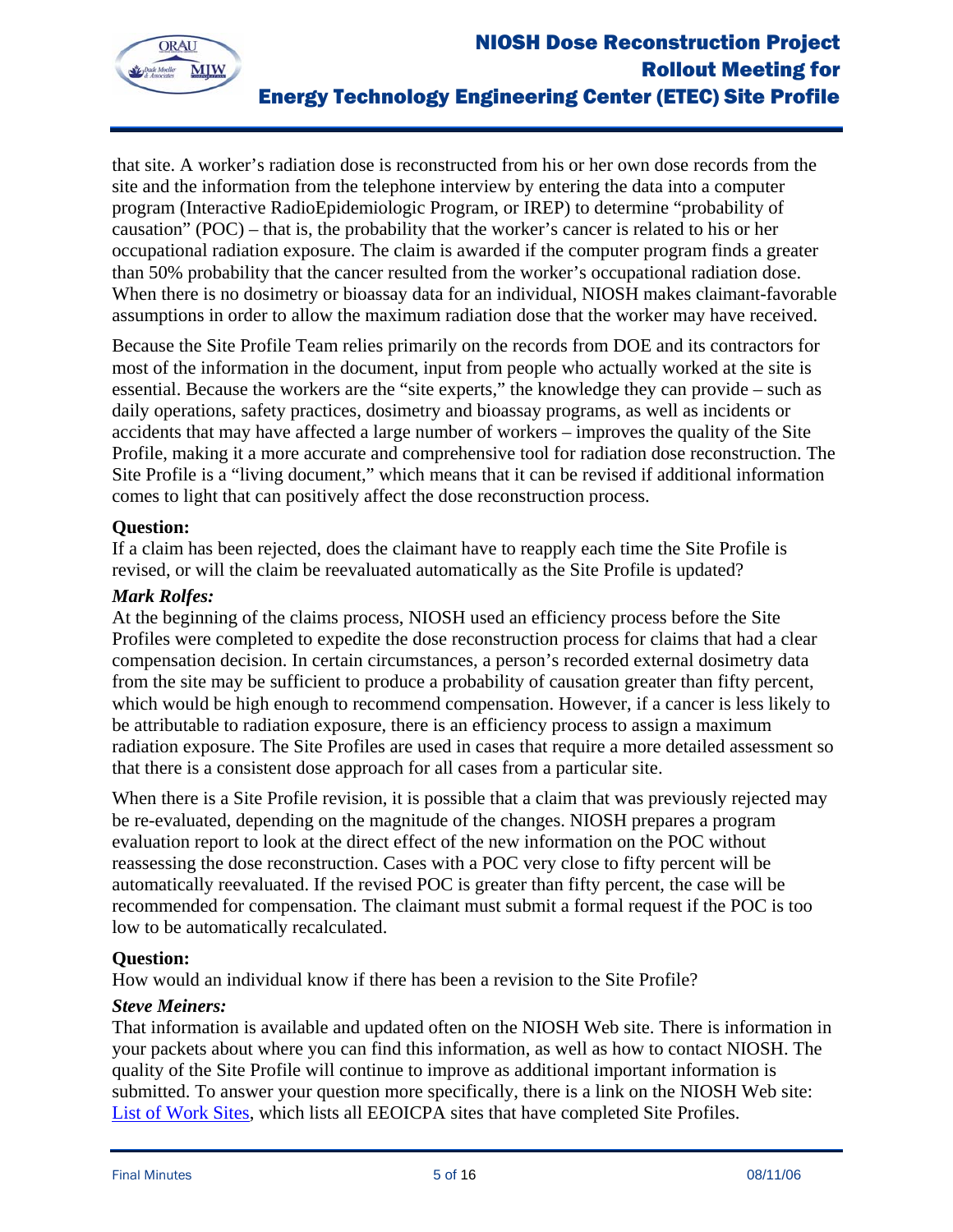

# **Comment:**

Our local union has had a number of members working at the ETEC site over the years, both on the Atomics International and Rocketdyne sites. One individual developed cancer, which is now in remission, after working on the crew that dismantled one of the reactors. What are his options?

#### *Steve Meiners:*

He should file a Subtitle B claim with DOL, which will verify his employment and his medical diagnosis. DOL will validate the information and determine the need for a dose reconstruction. If the claim is validated, the case is forwarded to NIOSH for dose reconstruction.

#### *Mark Lewis:*

Has he filed a claim?

## *Response (from commenter):*

He has been in remission for a long time. If he hasn't filed a claim, I'm going to make sure he knows about the Program.

Mr. Meiners continued the presentation, stating that a Worker Outreach meeting serves several purposes: (1) to discuss EEOICPA and the Site Profile; (2) to gather information from workers from the site; and (3) to answer questions and to document comments and questions raised by the workers. The Worker Outreach meeting is not the end of the dialogue, but part of the continuing process of improving the Site Profile by maintaining an on-going dialogue.

The ETEC Site Profile has five sections that include historic, site-specific, technical information about the Energy Technology Engineering Center: the Site Description, the Medical Dose, the Environmental Dose, the Internal Dose, and the External Dose. It is important for workers to review these sections to fill in the gaps where information may be missing or incorrect.

The Site Description is an important starting point for workers to become involved in the revision process. This section describes the facilities that were used in nuclear weapons and energy research contracts between DOE and Rockwell's Atomics International and its successors from 1948 to the present, including Area IV (the Santa Susana Field Laboratory) and the facilities at DeSoto Avenue, the Vanowen Building and the Downey Site. It describes the radiation-related programs that took place in each area, as well as the radiation sources that were present. Table 2-6 lists incidents or accidents that occurred in these areas. DOE contracts for Area IV nuclear operations for the development and testing of experimental nuclear reactors spanned the period from the 1950s to the 1980s. The last experimental reactor was shut down in 1980.

#### **Question:**

What happened to the materials and equipment when the last reactor was shut down? At least one individual who I know was involved in the clean up was not aware that he was working around radioactive materials at the time.

#### *Steve Meiners:*

Clean up continued through 1988 and materials were removed to other sites.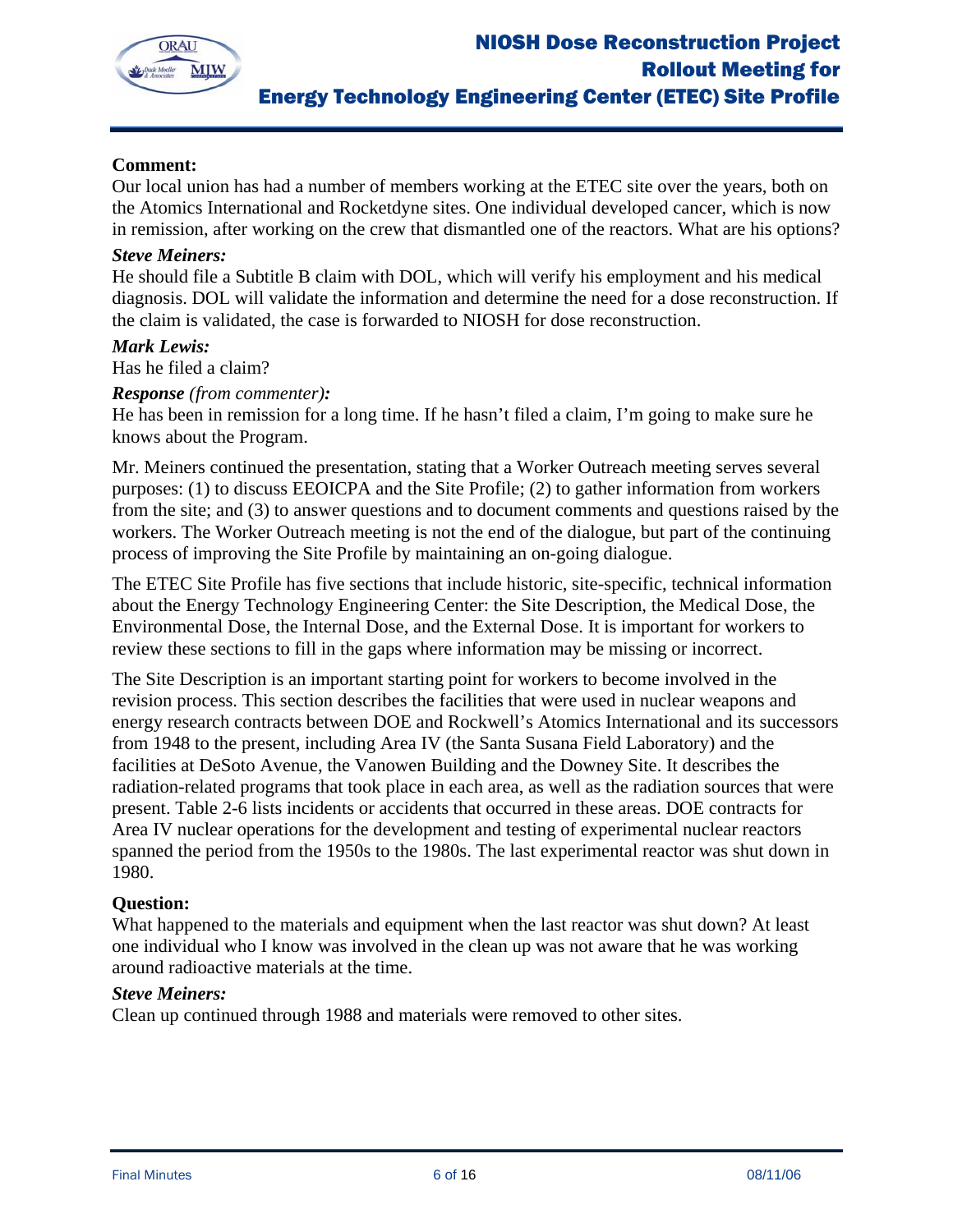

Mr. Meiners continued: The Site Description includes radiation doses received at four areas for the years specified:

- De Soto Avenue from 1959 1998.
- Area IV from 1954 1999.
- Vanowen Building from 1954 1960.
- Downey Site from  $1948 1955$ .

## **Question:**

The Downey Site… Was that in Downey, California, or is that in Santa Susana?

## *Response (from another Council member):*

The Downey facility was where they are building the new Kaiser-Permanente hospital.

## *Response:*

That is in the middle of our area.

## *Mel Chew:*

I will be talking about that. There will be some minor changes in the Site Profile regarding these different facilities.

The Medical Dose section describes the medical X-ray programs that were in place during the contract periods. This section discusses which workers may have received radiation exposure from medical X-rays required as a condition of their employment, as well as the frequency and types of X-rays that were regularly required, and how the medical program changed over time. If site-specific information on the frequency of X-ray examinations is not available, NIOSH assumes one chest X-ray per employee per year for dose reconstruction purposes.

## **Question:**

Would X-rays that are part of physical examination not required by an employer be considered?

## *Steve Meiners:*

No, only X-rays that are required as a condition of employment are included.

The Environmental Dose section is included to consider the sources of radiation in the workplace for workers who were not monitored in the dosimetry and/or bioassay programs. Internal environmental doses are based on air monitoring data from the four facilities for specific radionuclides during specific periods of time. The internal environmental dose also considers inadvertent soil ingestion for strontium-90 and plutonium-239 for the DeSoto Avenue facility from 1959-1999 and for Area IV from 1954-1999; and accounts for inadvertent soil ingestion of strontium-90 only for the Vanowen Building from 1954-1960 and the Downey Site from 1952- 1956. External environmental doses are based on annual external doses for the four different facilities for specific periods of time. The external environmental doses are calculated from measured data from 1975-1999, and are estimated from 1952-1974.

## **Comment:**

You would be surprised how many construction workers wind up sitting on the ground while they are eating their lunch.

The Internal Dose section describes the bioassay program from August 1958 to present day, as well as which workers were included in the program. It discusses the radioactive materials that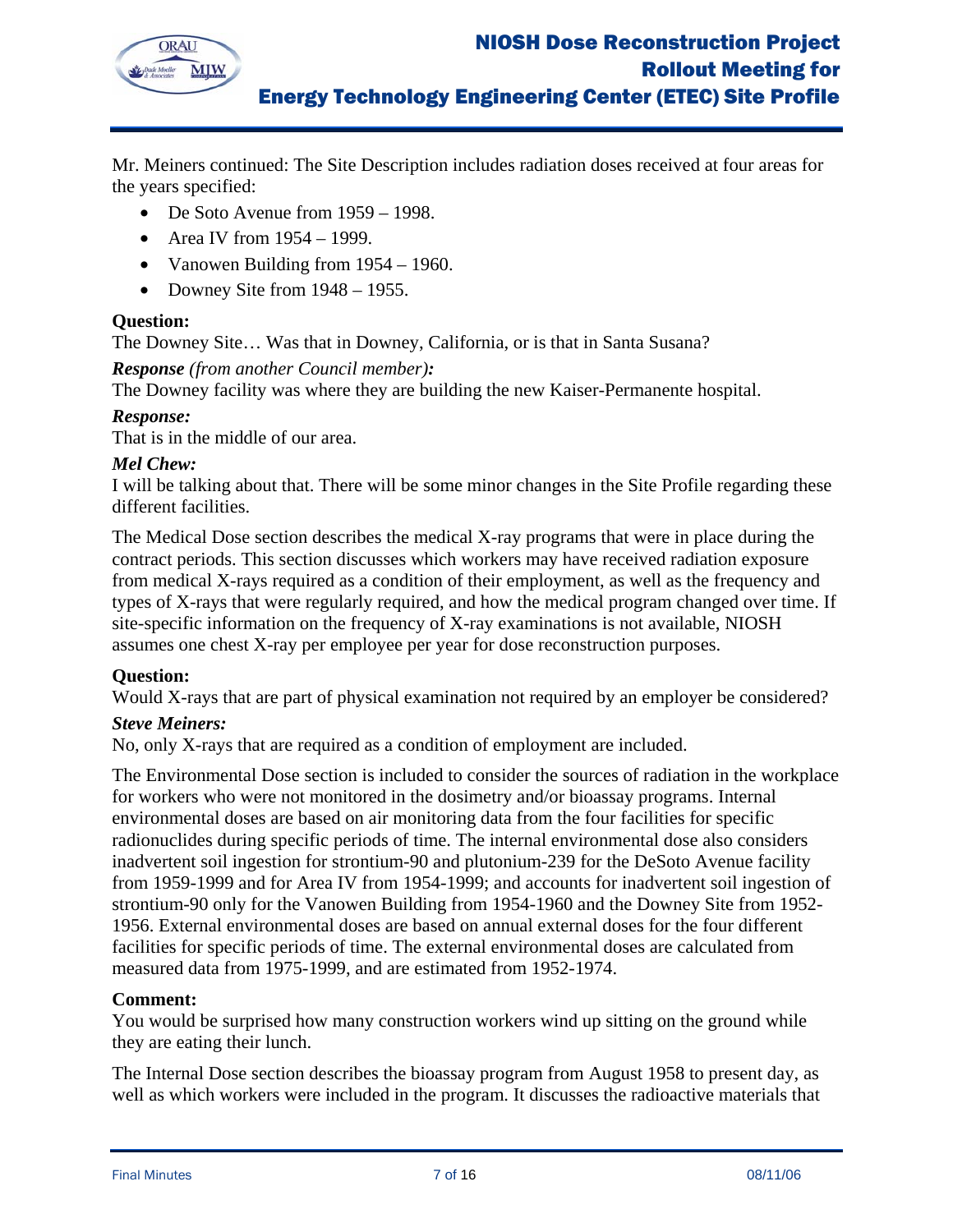

were present in the workplace and how radioactive contamination was controlled, as well as the air monitoring programs. The urinalysis program measured various radionuclides over time. Whole body and lung counts have been performed from 1967 through the present. Analyses have been done for gross alpha and gross beta radiation, mixed fission products and specific radionuclides analyses have been done for tritium, carbon-14, sulfur-32, phosphorus-32, cobalt-60, strontium-90, cesium-137, promethium-147, polonium, plutonium, americium, cerium and thorium.

The section on External Dose describes the external dosimetry programs from 1954 to the present. It provides information such as which workers wore dosimetry badges, what types of dosimeters were issued, the badge exchange frequency, the badging practices in the programs, and the types of radiation that were measured. In an effort to be claimant-favorable, NIOSH applies a "missed dose" component in cases where dosimeter readings were reported as "zero." The median "missed dose" is calculated as one-half of the minimum detectable level (MDL) for each badging period.

Mr. Meiners stressed that getting worker input is crucial in producing a quality Site Profile. Information that could contribute to revisions to the Site Profile can be sent directly to NIOSH at the addresses in the presentation, as well as by fax at the number provided. The ETEC Site Profile is complete and is posted on the NIOSH Web site, which is a very good resource for information on the EEOICPA program.

## *Mark Lewis:*

The presentation folder includes information about how to contact the DOL Resource Center to file a claim. After you file a claim, your case is assigned a tracking number and the Resource Center serves as your point of contact for the duration of your claim. The regional Resource Center for California is located in Livermore.

Mr. Meiners concluded the presentation by recapping the EEOICPA criteria. Compensation and continuing health care costs may be paid to workers who have become sick as a result of their employment in DOE nuclear programs. Subtitle B compensates for cancer caused by radiation, as well as for beryllium disease and some silicosis cases. Subtitle E compensates for illnesses resulting from toxic chemical exposure. Survivors may be eligible to file for compensation on behalf of a deceased worker, but cannot be compensated for medical expenses.

#### **Question:**

Does DOL make the determination for eligibility?

#### *Steve Meiners:*

That is correct. I want to make one last point. The information that we discussed today is for radiation-induced occupational illness. EEOICPA also has Subtitle E, which compensates for diseases related to chemical exposure in the workplace. Subtitle E claims are filed separately from Subtitle B claims, but a worker or survivor may file for both.

## *Mark Lewis:*

The same Resource Center handles the Subtitle E claims.

#### **Question:**

Who pays the compensation?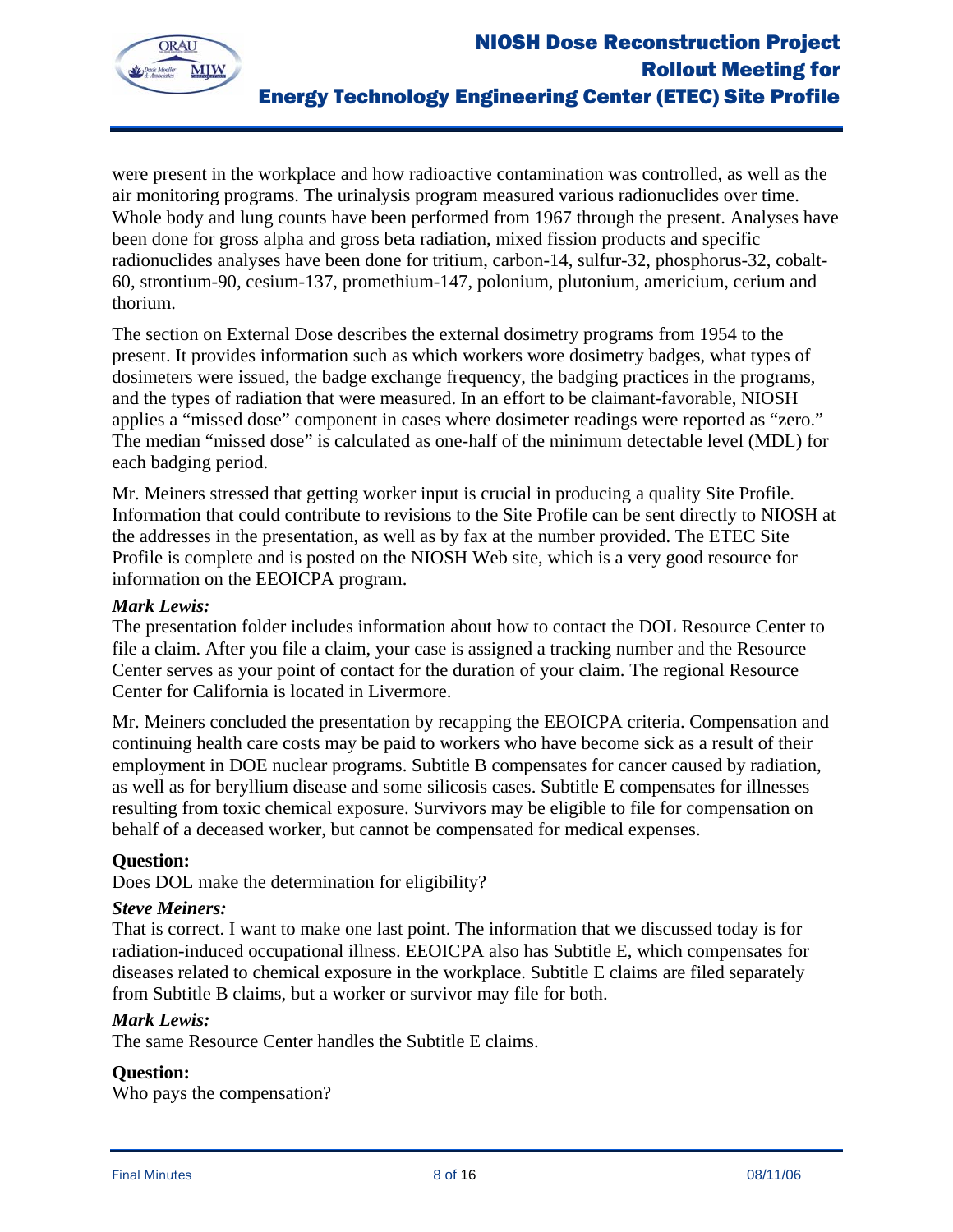

# *Steve Meiners:*

Compensation is paid by the federal government.

## *Mark Lewis:*

Additional cancers will increase your probability of causation. If your claim is initially rejected – for example, a skin cancer claim – and you are diagnosed with another skin cancer, the claim can be reopened and the dose reconstruction will be re-evaluated based on two cancers.

## **Question:**

Is there some kind of graph or scale that determines whose claim is automatically reopened? You mentioned forty-five percent (45%) POC for the program evaluation report, and the case where the individual could appeal if the POC was low – is there an actual percentage that would determine which cases would be reevaluated when the Site Profile is revised?

## *Mark Rolfes:*

The cases that would be automatically reviewed are those that are done using the "best estimate" calculations and have a forty-five percent (45%) or higher POC.

## **Question:**

When was the Act passed?

# *Mark Lewis:*

EEOICPA was passed in 2000.

## **Question:**

How many people been compensated under the Act?

#### *Mark Rolfes:*

To date, DOL has forwarded 22,000 Subtitle B claims to NIOSH for dose reconstruction. NIOSH has completed about 13,000 of these to date. Approximately 25% of these claims have been compensated following dose reconstruction.

#### **Question:**

How was the original contact made with all the individuals? Was it directly with employees of Rocketdyne, or companies that worked there and now it is getting into the construction companies list?

#### *Steve Meiners:*

The 22,000 claims are the nationwide statistic.

#### **Question:**

Is every nuclear employment site across the country covered by this Act?

#### *Steve Meiners:*

Every site that had work associated with DOE nuclear weapons and energy research programs.

## *Mel Chew:*

Commercial nuclear energy companies are not included in the Act.

#### *Mark Lewis:*

The first claim was compensated in 2002. The ORAU Worker Outreach Program began in 2003 when the Advisory Board on Radiation and Worker Health (ABRWH) recommended that workers should have input to the Site Profiles. I was asked to join the team as the Union Outreach Specialist because of my involvement with the union movement to bring about the Act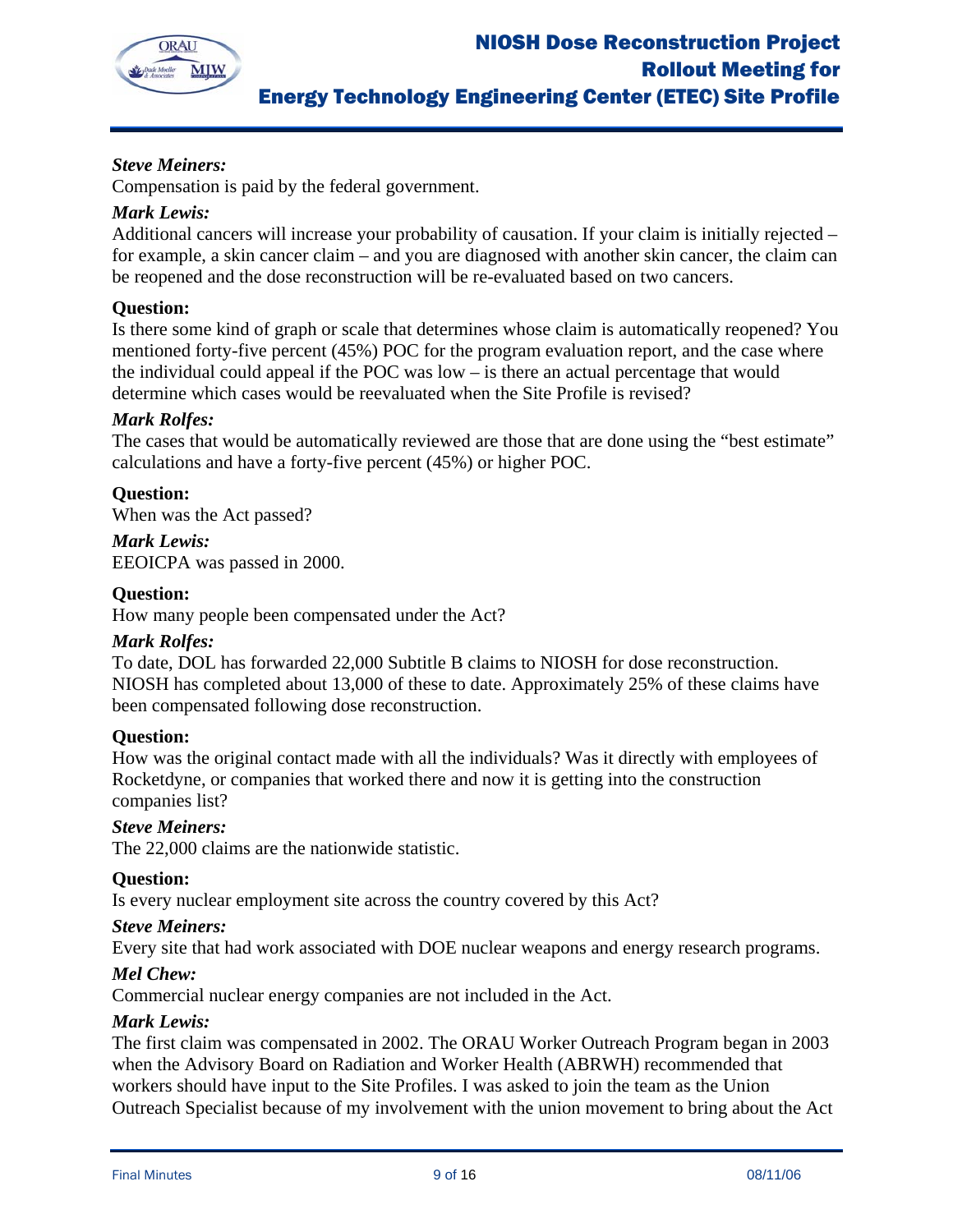

that began in the early 1990s. The Center to Protect Workers' Rights (CPWR) serves as a point of contact for the Building and Construction Trades.

## **Question:**

So because you were originally involved with the Oil, Chemical and Atomic Workers (OCAW), they asked you to be the liaison?

#### *Mark Lewis:*

Yes. The Act is not perfect, but it is better than what we had before. Workers need to speak up, especially the construction workers. I came from a site that enriched uranium-238 to uranium-235. I started working there in 1975 and we had to stand up to management for safer work practices. The Building and Construction Trades exposure pattern is different from that of workers in the nuclear plants. My job is to make sure you get input to the Site Profile, not to sort out the scientific part.

## **Question:**

I worked all over the Atomics International and Rocketdyne sites in almost every building in every area over a 20-year career. Where do I go?

#### *Mark Lewis:*

If you don't have a cancer, then you don't have a Subtitle B claim. If you have other diseases that may have resulted from toxic chemical exposure, you can file a Subtitle E claim.

#### **Comment:**

I suppose that there is nothing that can be done for our members who worked out there that had cancer and have now passed away. My father worked up there for years and developed throat cancer. My mother is still alive.

## *Mark Lewis:*

Your mother can file a claim on his behalf through the DOL Resource Center in Livermore. She can call them and they will assist her in filing the claim.

#### **Question:**

How about you as an individual working at the site? Do you have any illnesses related to your work there? Is there a residual period for compensation?

#### *Mark Lewis:*

I have filed a Subtitle E claim, but I have had trouble finding a doctor who will state that my illnesses were occupationally related.

#### **Comment:**

You told how, as an employee, you fought against performing work for safety reasons and the Building Trades came in and did the work. I was just curious…

#### *Mark Lewis:*

I was on the Fire Department, and also the Davis-Bacon Committee. That is how I know that the work was contracted to the Building Trades.

## **Question:**

What triggered the Act being passed? Was it that a large number of individuals who had worked on DOE sites that were developing cancers? Was there a class action lawsuit filed against the government?

#### *Mark Lewis:*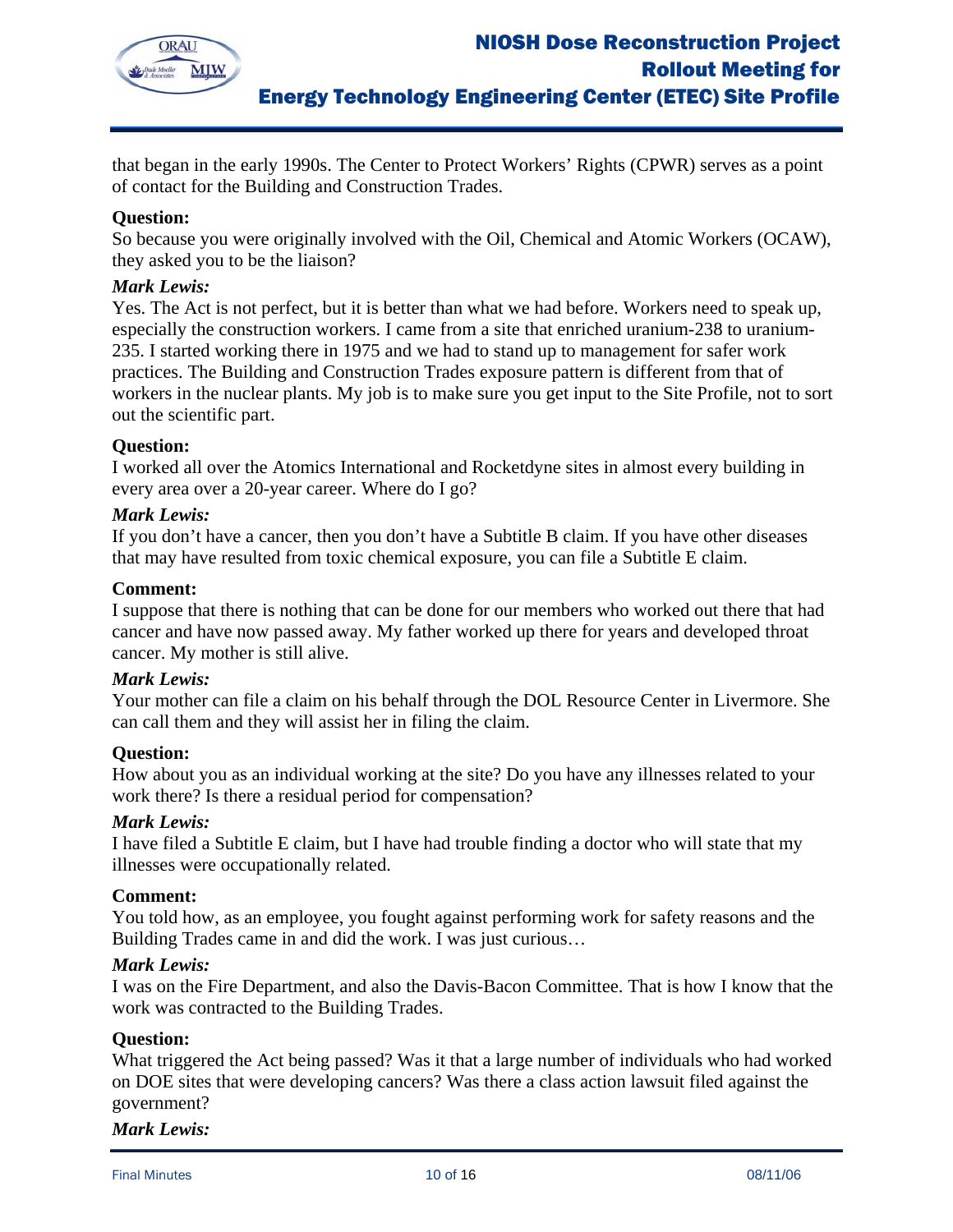

The OCAW local unions from the gaseous diffusion plants in Paducah, Kentucky, Portsmouth, Ohio, and Oak Ridge, Tennessee, orchestrated a grassroots movement and held public hearings. We contacted our Congressional representatives with our concerns and our representatives took the concerns to DOE. DOE sent investigators to the sites to talk to people. Current employees couldn't speak out against the contractors, so we asked retirees to come in and speak to DOE. DOE eventually held public hearings in the late 1990s in these communities. The Act is the end result of this movement.

## *Response:*

Well, good job for all of your hard work. Getting the government to admit anything to begin with is a major task. Who carried the Bill?

## *Mark Lewis:*

The Bill was introduced by Representative Ted Strickland of Ohio, Representative Ed Whitfield of Kentucky, and former Senator Fred Thompson of Tennessee. Originally, we did not ask for a monetary compensation. We were only asking to have medical expenses paid for employees and their immediate families. Many different versions of the Bill were introduced before the Act was passed. Many people were involved.

Four sites – Amchitka Island, Alaska and the three gaseous diffusion plants in Paducah, Portsmouth and Oak Ridge – were designated as a Special Exposure Cohort (SEC). Workers and former workers from these sites are automatically compensated for any of 22 radiological cancers if they meet the employment criteria.

#### **Question:**

Does EEOICPA have any time limitations?

#### *Mark Lewis:*

There are no limitations to the timeframe for compensation at present, but there are always groups that are looking to amend the Act.

## **Comment:**

This is similar to the asbestosis compensation that has been ongoing for about 30 years now. There is still legislation pending to try to resolve the issues. It seems like it is always on the agenda at our legislative conferences in Washington, D.C. I'm surprised that it was not this year because they still haven't settled it.

#### *Response (to commenter):*

They just tabled it. It was just voted down, remember?

## **Comment:**

I am surprised that we didn't see more about this (EEOICPA) in the newspapers.

#### **Mark Lewis:**

The DOL Resource Center is responsible for getting information to the public. The Resource Centers are also the points of contact for claims.

Mr. Meiners introduced Mr. Melton "Mel" Chew, who is the Site Profile Team Leader and the author of the ETEC Site Profile. Mr. Chew thanked the Council members for extending the invitation to the Team to meet.

Mr. Chew explained that the ETEC Site Profile addresses the radioactive materials and the machines and reactors that produced radiation at all the facilities involved in the Atomics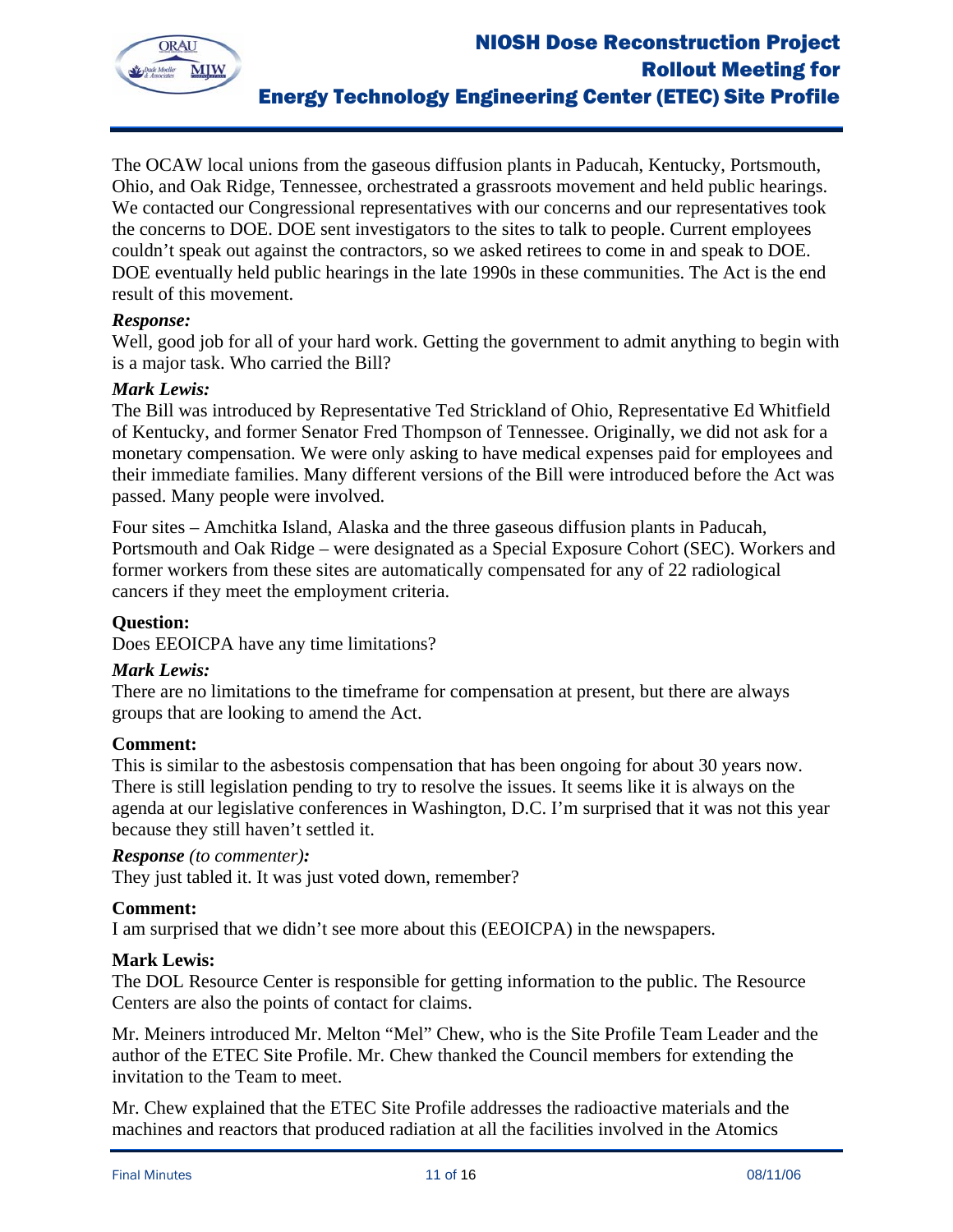

International (AI)/Rocketdyne contracts. The Site Profile team originally thought that they would be looking at one site, but soon realized that the ETEC site is really a combination of four facilities:

- Operations began at the Downey Site in 1948 with a Van de Graaff generator. In 1952, the first reactor was started up at the Downey Site.
- The Canoga Avenue facility (Vanowen Building) was located in downtown Canoga Park, where Pratt-Whitney is now located. From 1954 to 1960, this facility fabricated fuel for some of the reactors.
- The DeSoto facility operated from 1959 to 1998.
- Area IV, Santa Susana Field Laboratory operated from 1954 to 1999.

Mr. Chew stated that the Site Description is already under revision to expand the information on these facilities. Several tables in this section detail important information such as project operations, radionuclides present in different areas, and major incidents. He requested that the attendees review the Site Description for accuracy and content, and share any additional information that they may have about these sites.

The Site Profile is not the only information used in reconstructing the worker's radiation dose. Many other documents are used in addition to the Site Profile, as well as personal information from the claimant interview. The dates in the Site Profile are very important to define the programs that were in place during a claimant's employment.

During their first site visit to ETEC, the Site Profile Team went to a records storage building in Area IV that housed 148 four-drawer file cabinets of original records, including many from the late 1940s and the 1950s and on up through the present. These documents described the reactor programs from the 1950s and 1960s, the fuel fabrication programs, and the dosimetry and bioassay programs. These records were the primary source of information for the Site Profile. The Team spent considerable time sifting through the information and putting it together into the different Site Profile sections to be the most useful for the dose reconstructors.

The Site Description for the ETEC site contains 46 pages of information that is written so everyone can understand it. The other sections of the Site Profile go into more technical detail because the dose reconstructors use the information in these sections to reconstruct the claimant's radiation dose. When the dose reconstructors get a new case, they look first at the Site Description to confirm the claimant's work background. Then they look at the other sections and any available dosimetry records for the claimant to compile the accumulated radiation exposure so they can complete the assessment for the probability of causation.

# **Question:**

How can you do a dose reconstruction for a worker from the construction trades where the individual goes from place to place in the facility? I could show you where I worked if you give me a map, and I can probably use my tax records to tell you what years I worked out there, but our assignments sometimes changed daily. How can I verify that I worked in that environment? Some of the companies are no longer in business, especially some of the ones my father worked for, so there are no records for what projects they worked on.

## *Mel Chew:*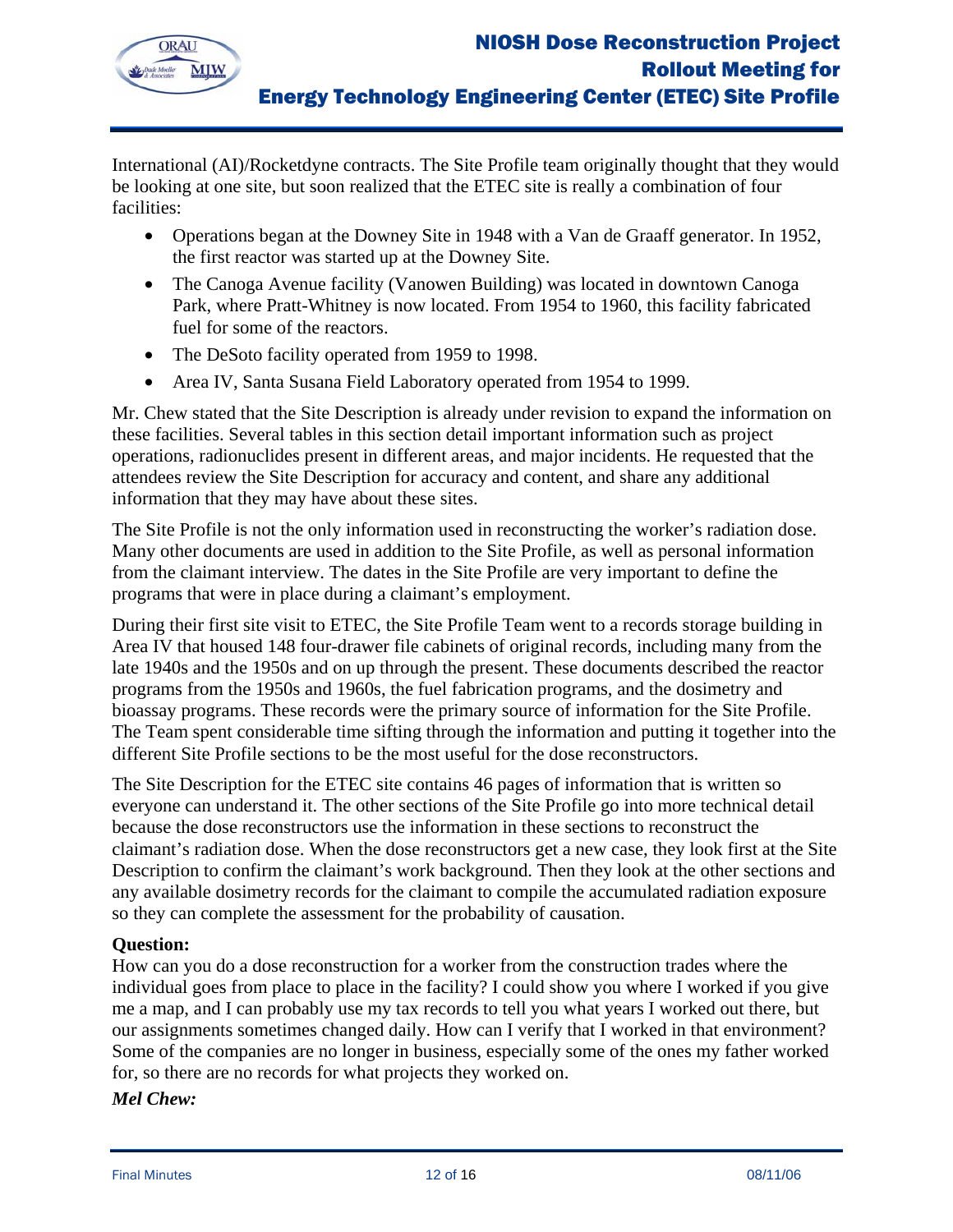

That is probably one of the key questions, and that is why it is necessary to spend time with the workers. It is easy if a person was employed at the site by Boeing or AI because the company kept records. But for a construction worker who moved around between the sites, assessing the radiation exposure can be more difficult. It is important to see if the worker was monitored, to see if there was a radiation exposure card. If a construction worker was going to be in a radiation area for a prolonged period, he probably would have been given a dosimeter badge. If he was involved in an incident or an accident, he probably would have been asked to submit a bioassay sample. If this information is available, the dose reconstructors can attempt to calculate your exposure. If you worked in a hazardous area, chances are good that you were monitored in a radiation safety program.

## **Question:**

If a worker had a daily log book that documented that he went up to Santa Susana Field Laboratory and worked in a certain building or area, would that be helpful?

## *Mel Chew:*

That is a very good question and I would like to come back to it. We have a visualization of the locations of the radiation sources at the site. We also have a good idea of the maximum potential external radiation. Air samplers were placed in the different areas. If you can tell us the timeframe in which you worked, we can look at the sampling information and reasonably estimate your potential exposure – all that is part of the dose reconstruction.

## **Comment:**

My father worked for a rigging company and went into the Downey plant all the time to move things from place to place. He was diagnosed with throat cancer in 1995, and they took out his throat. The doctor who diagnosed the cancer attributed it to his mother having an X-ray while she was pregnant. My father was also diabetic and died from a massive heart attack in 1995. I can tell you right now, that 11 years after my father's death, my mother doesn't have any of his work records.

## **Question** (to commenter from another attendee)**:**

How long does your local union keep dispatch records? Local 250, the Fitters, have records back to the early or maybe mid-1950s.

#### *Response:*

Those records are kept for three years. He worked for a number of rigging companies that went in and moved things in the 1950s and 1960s.

## *Mark Rolfes:*

In addition to the Site Profile, NIOSH conducts a telephone interview with every claimant before the dose reconstruction is done. If there are concerns about which facility your dad worked at, when he worked there, what he did, you can identify any concerns you would have during the telephone interview. When NIOSH doesn't have data specific to a person, co-worker data can be used to estimate the radiation exposure. If there is monitoring data for workers doing the same job, NIOSH will use that data. NIOSH can also use other efficiency processes. For example, if your father worked in Buildings A, B and C, and the radiation exposure in Building C would have resulted in the highest radiation dose then NIOSH would assume that his employment took place only in Building C. These types of claimant-favorable assumptions can be used to reconstruct a worker's radiation dose.

#### *Response:*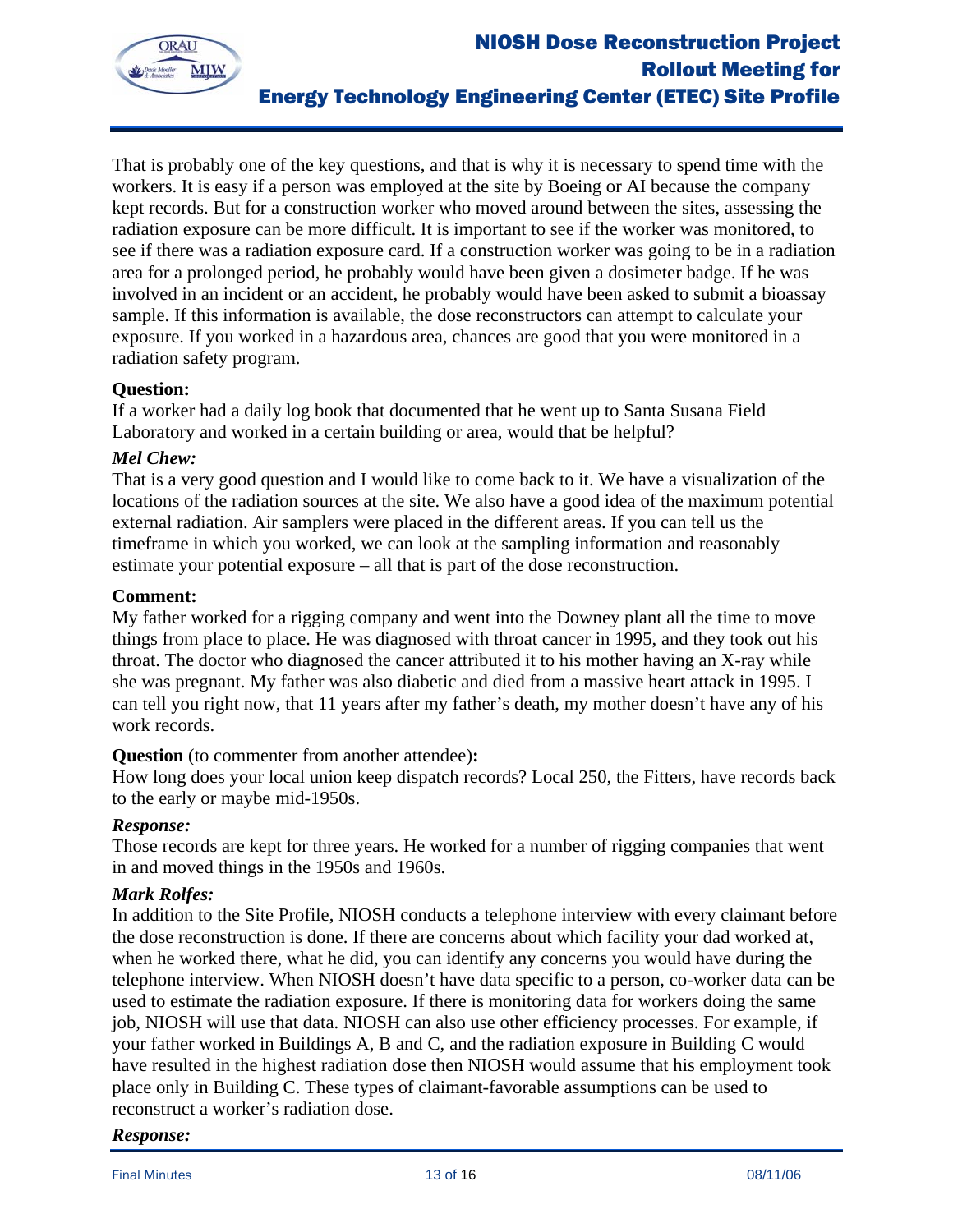

His co-workers have all passed on, too. The company he worked for was Pacific Crane and Rigging and they've been out of business since the mid-1980s. The building isn't even there anymore. They had an exclusive contract with North American Rockwell. They would go in for a day to move something, and go back in the next time they were called for a job.

## **Comment:**

It is going to be very difficult for people to provide verification that they even worked there except for their verbal testimony. But that is a start. In some cases, there could be a company still in business that has records that go back that far. Their trust funds for their Health and Welfare contributions may indicate contractors' names. In fact, Social Security records would also indicate that. If they said that a particular contractor employed them at the site, they would have that record of employment and could perhaps link that with records kept by the facilities.

## *Response (from another attendee):*

It may be a stretch, but maybe insurance records could verify that the company did work at the site. Since your dad's company worked for the site, maybe they had to hold insurance policies required by the facility.

## *Mel Chew:*

This has been a very difficult task for the NIOSH/ORAU team to address. What do you do with an unmonitored construction worker – in other words, one who didn't have a badge, and perhaps didn't need one? The question is whether, at some point, he should have been monitored. There is a whole team working on that particular problem right now. The team is looking at construction worker monitoring data from across the entire DOE nuclear weapons complex – from the Savannah River Site, Rocky Flats, Oak Ridge, Hanford, and Idaho National Laboratory. The Savannah River Site in Augusta, Georgia, has had many thousands of construction workers.

Between 1952 and 1970, there are 29,000 records that were kept for construction workers at that site. There were millwrights, carpenters, electricians, all kept by trade. That is probably one of the better sites, primarily because the site was operated by DuPont, which keeps very detailed records. Hanford, during the same time period, had similar operations, but had many different contractors that operated the site during that time period. The ORAU Team is developing a distribution for the construction trades based on this data. The ORAU Team must show that the information is defensible to the DOL and NIOSH.

#### *Response:*

Obviously, as this proceeds, the trades and their members have to understand that it is an "iffy" process for them. The construction workers who develop cancer after being employed at the sites are the only ones who should be filing claims – or their families. Added to that is that the claim may or may not result in some kind of compensation and that the cancer must be related to the employment. There are lots of "ifs" involved.

## *Mel Chew:*

NIOSH hopes that the study will define the upper bounds for the maximum exposure for construction workers because there is a large amount of data from other sites for similar occupations and situations.

#### **Comment:**

I went up to Santa Susana many times, beginning in 1972. Every time I have ever worked at AI or Rocketdyne, I had to sign in at the guard gate and show my driver's license. Do they retain those records? Downey was no different.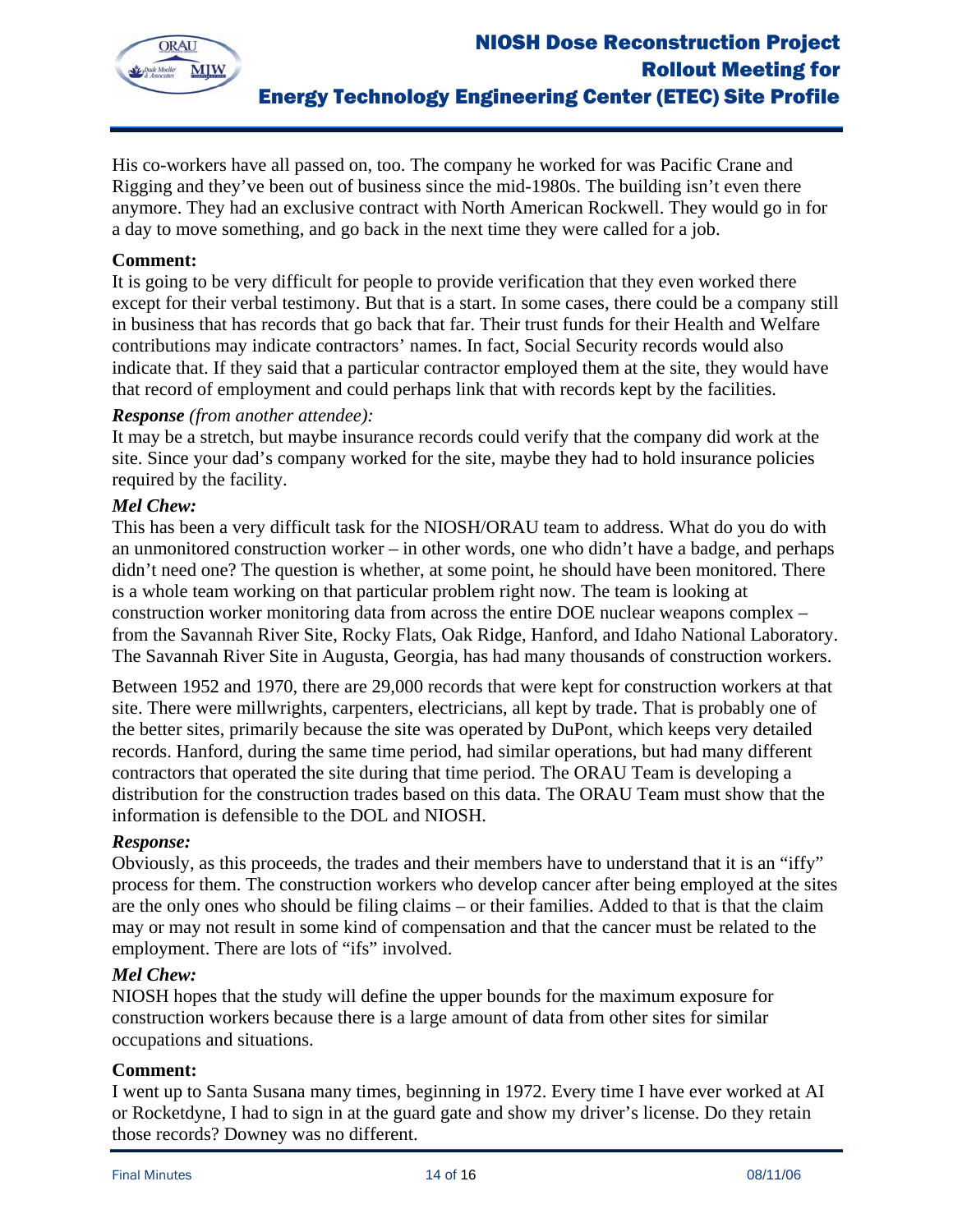

# *Mel Chew:*

The Santa Susana site (Area IV) is quite large. I talked to some of the employees who said that they might work at one of the reactors one day and on the Space Shuttle the next. That obviously complicates the situation.

#### *Response (from commenter):*

When you sign in, you also have to tell them what building you're going to and the guards have the information to verify that.

#### *Mel Chew:*

When a dose reconstruction is complete, the claimant receives a report stating the assumptions that are made in estimating the radiation dose and the bases for those assumptions. NIOSH makes every attempt to make a claimant-favorable decision if there is any data missing.

## **Question:**

How has the legal profession been involved in this process? Have individuals hired their own attorneys in these cases?

## *Mark Rolfes:*

Although the process was designed so that people do not need their own lawyers to file a claim, there have been some who have chosen to get their own lawyers.

#### *Mark Lewis:*

The Act places a cap on legal fees that an attorney can charge to assist in filing a claim.

#### **Question:**

Did the law set parameters for claims? Did it discount any group filing a legal action over this independent of the Act? Has anyone done that?

#### *Mark Lewis:*

The compensation is for workers, former workers and survivors.

#### **Question:**

Have any employees filed a class action lawsuit – not withstanding the law that has been passed to provide the compensation?

#### *Mark Lewis:*

We have seen people filing for Special Exposure Cohorts.

#### *Response:*

Have there been any employees who have filed lawsuits against the government because their expenses have been more than the \$150,000 compensation?

## *Mark Rolfes:*

I am not aware of any such lawsuits.

#### **Comment:**

A group of Simi Valley residents filed a lawsuit against Boeing for environmental and health problems caused by some of the waste from the site.

#### *Mel Chew:*

The Santa Susana Field Laboratory has also been called the Nuclear Development Field Laboratory (NDFL), the Liquid Metal Engineering Center (LMEC), and later on became ETEC. NIOSH is only concerned with Area IV, where the DOE nuclear operations took place.

#### *Response:*